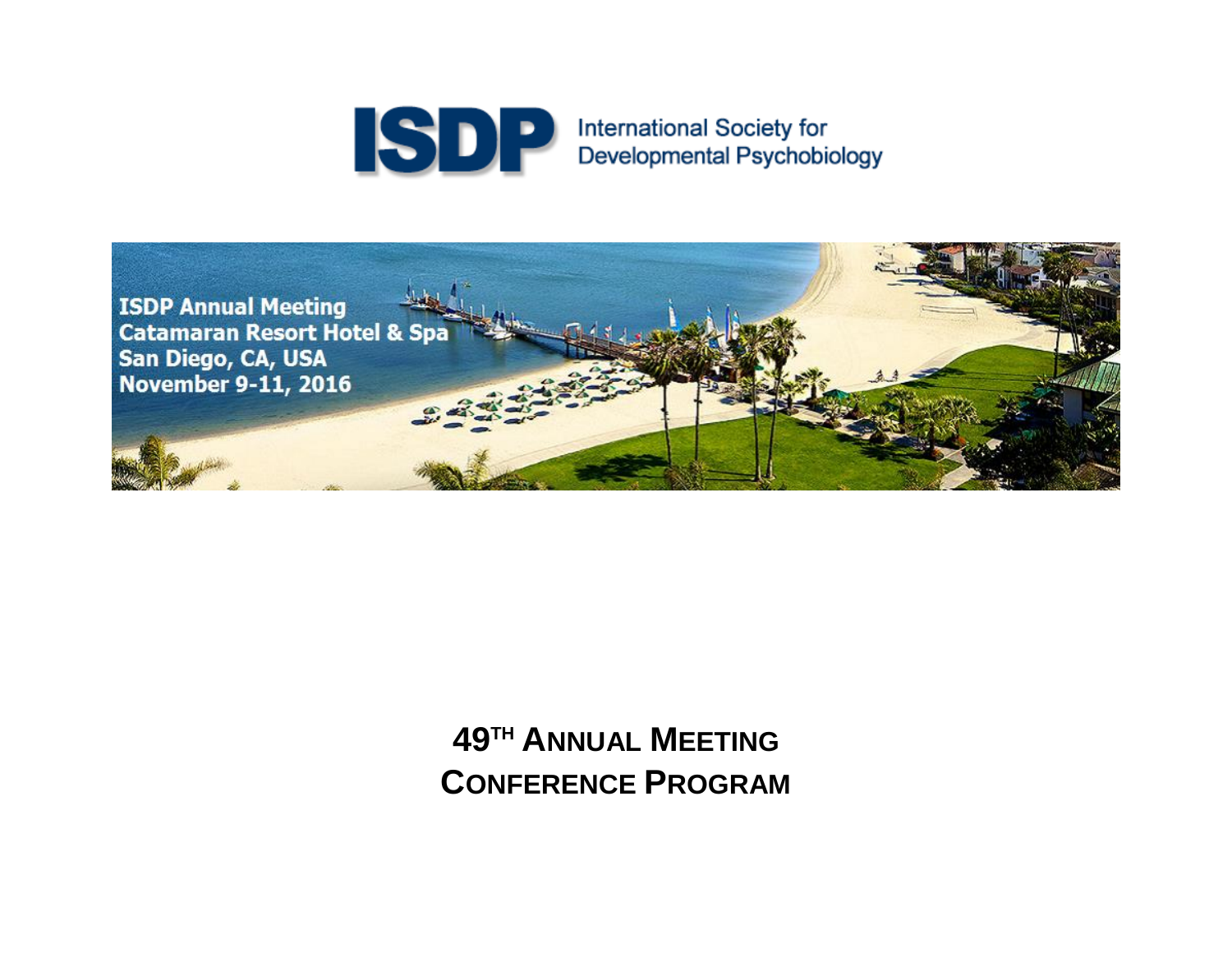### **INTERNATIONAL SOCIETY FOR DEVELOPMENTAL PSYCHOBIOLOGY**

### **PRESIDENT**

April Ronca Wake Forest University School of Medicine NASA Ames Research Center

**PRESIDENT-ELECT**

Nathan Fox University of Maryland

**PAST PRESIDENT** Pamela Hunt College of William & Mary

**SECRETARY** Kimberly Cuevas University of Connecticut

**TREASURER** Gale Kleven Wright State University

**TREASURER-ELECT** Hunter Honeycutt Bridgewater College

**CONFERENCE COORDINATOR** Hawley Montgomery-Downs West Virginia University

**CONFERENCE COORDINATOR-ELECT** Sonia Cavigelli Pennsylvania State University

### **PROGRAM DIRECTOR**

Bethany Reeb-Sutherland Florida International University

### **BOARD MEMBERS**

Martha Ann Bell Virginia Tech

Jee Hyun Kim University of Melbourne

Nim Tottenham University of California Los Angeles

### **FEDERATION REPRESENTATIVE**

Russ Romeo Barnard College of Columbia University

### **STUDENT MEMBER REPRESENTATIVES**

Aarthi Gobinath University of British Columbia

> Hillary Swann Idaho State University

**ISDP CENTRAL OFFICE** Marianne Van Wagner Alison Watson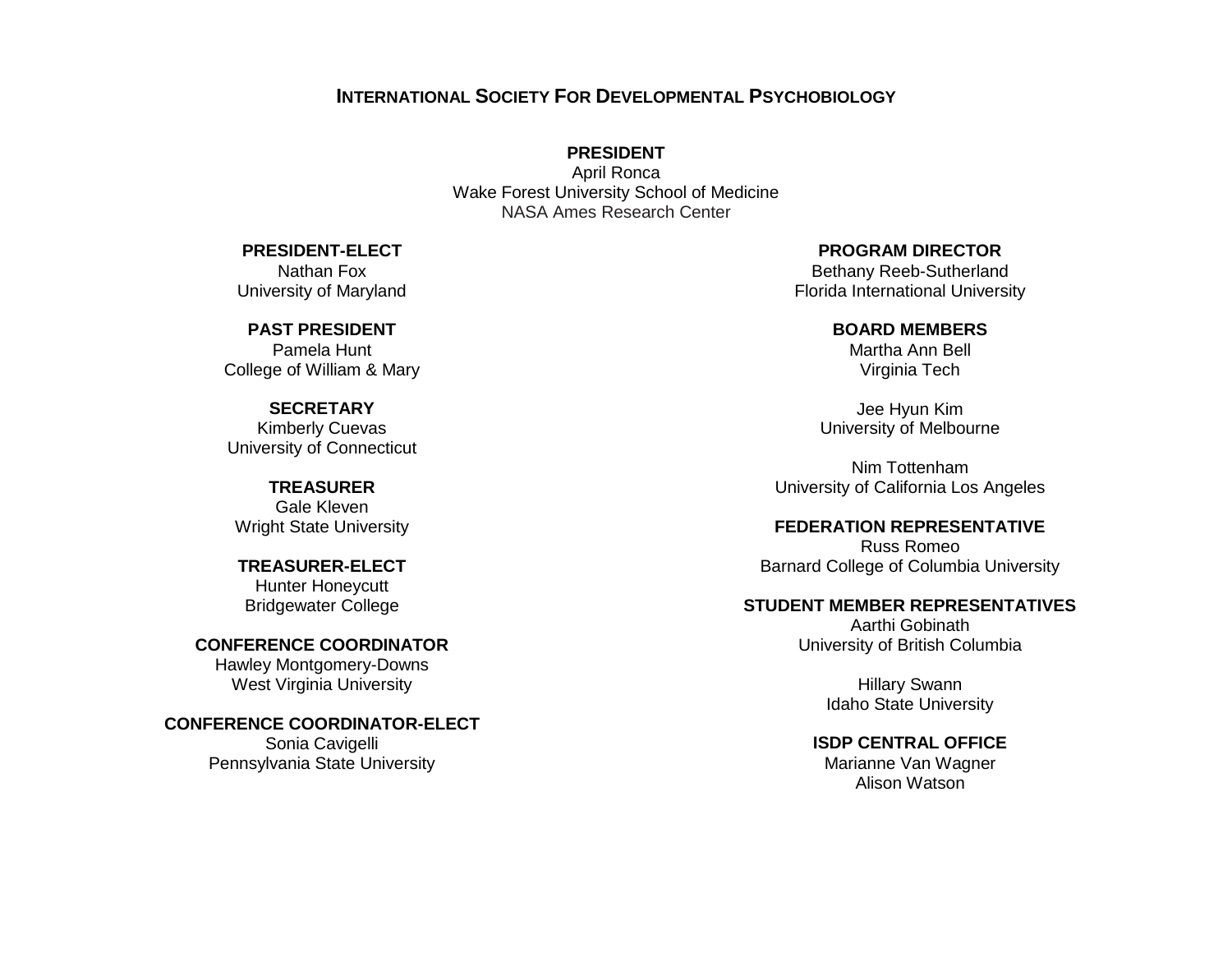### **INTERNATIONAL SOCIETY FOR DEVELOPMENTAL PSYCHOBIOLOGY 49TH ANNUAL MEETING SAN DIEGO, CALIFORNIA • NOVEMBER 9–11, 2016**

The ISDP would like to express our appreciation for the financial support from the following organizations.

# Thank you to our ISDP2016 Sponsors:





National Institutes of Health<br>Office of Behavioral and Social Sciences Research



NURTURE SCIENCE PROGRAM<br>COLUMBIA UNIVERSITY MEDICAL CENTER



**Eunice Kennedy Shriver National Institute** of Child Health and Human Development Health research throughout the lifespan



The Sackler Institute for Developmental Psychobiology Columbia University College of Physicians & Surgeons



National Institute on Alcohol Abuse and Alcoholism

NIH...Turning Discovery Into Health®

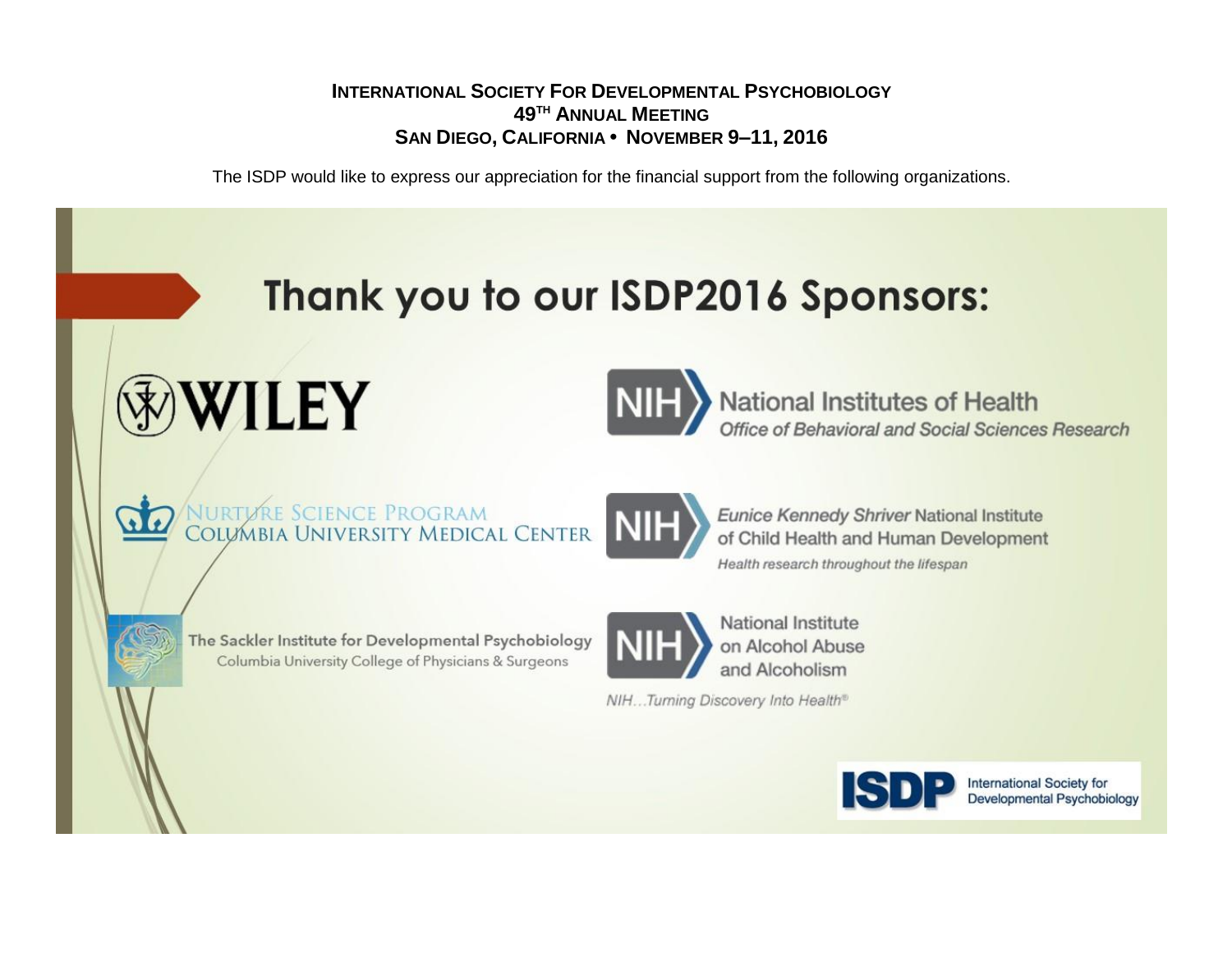## **2016 ISDP Travel Award Recipients**

Sarah Altmann Univ of New South Wales Rick Richardson New South Univ of New South Wales Rick Richardson Rick Richardson

### **Awardee Institution Advisor Awardee Institution Advisor**

Yira Argumedo Wright State Univ Cale A. Kleven Katie Kao Boston Univ Boston Univ Amanda Tarullo Sarah Bae Sarah Bae Univ of New South Wales Rick Richardson Sierra Kauer Sierra Kauer Idaho State Univ Michele Brumley Kathryn Baker **Univ of New South Wales** Rick Richardson **Daniel Kopala-Sibley Stony Brook Univ Daniel N. Klein** Michele Bechor Florida International Univ Bethany Reeb-Sutherland Jennifer Kott Wayne State Univ Susanne Brummelte Starlie Belnap Florida International Univ Robert Lickliter Sierra Kuzava Stony Brook Univ Kristin Bernard Kristin Bernard Tashauna Blankenship Virginia Tech **Martha Ann Bell** Hannah Lapp Hannah Lapp Univ of Massachusetts Boston Celia L. Moore Steven Boomhower Auburn Univ **M. Christopher Newland** Anna Leonard Florida International Univ Bethany Reeb-Sutherland Kristen Breit San Diego State Univ Jennifer Thomas Maristella Lucchini Columbia Univ Medical Center William P. Fifer Alleyne Broomell Virginia Tech **Martha Ann Bell** Sophia Luikinga Florey Inst of Neurosci/Mental Hlth Jee Hyun Kim Kevin Brown The Univ of Iowa Samus Hotel Hotel Assement Megha Maheshwari Tata Inst of Fundamental Research Vidita A. Vaidya Lauren Bryant Univ of Connecticut Connecticut Kimberly Cuevas Gabriela Manzano-Nieves Brown Univ Kevin G. Bath Jessica Burris **Univ of California, Davis** Susan M. Rivera **Emily Marcinowski** Virginia Commonwealth Univ Stacey Dusing Bridget Callaghan Columbia Univ **Nim Tottenham Kristen McLaurin** Univ of South Carolina Charles F. Mactutus Charles F. Mactutus Jasmine Caulfield The Pennsylvania State Univ Sonia A. Cavigelli Sean Mooney-Leber Wayne State Univ Susanne Brummelte Guadalupe Chim California State Univ San Marcos Kimberly D'Anna-Hernandez Alecia Moser Binghamton Univ Peter Gerhardstein Steven Conway Idaho State Univ **Idaho State Univ** Michele Brumley Eric Moyer **Example Convert Center** April E. Ronca Caitlin Cowan Univ of New South Wales Rick Richardson Regula Neuenschwander Univ of British Columbia Tim Oberlander John Currea **Florida International Univ** Robert Lickliter Steven Nieto Univ of Houston Therese A. Kosten Therese A. Kosten Robert Lickliter Steven Nieto Univ of Houston Therese A. Kosten Marilyn Cyr New York State Psychiatric Inst Rachel Marsh Maria Ordonez-Retamar New York State Psychiatric Inst William P. Fifer Rose De Guzman Univ at Albany Nicole De Toanna L. Workman Nicole Perry Busin Communiv of North Carolina Greensboro Susan D. Calkins Carrie DePasquale Univ of Minnesota Negan Gunnar Negan Gunnar Daniel Popoola Binghamton Univ Nicole Cameron Nicole Cameron Amanda Dettmer Eunice Kennedy Shriver NICHHD Stephen J. Suomi Andrea Preciado California State Univ San Marcos Kimberly D'Anna-Hernandez Nancy Devine Idaho State Univ **Michele Brumley Michele Ramos** Michelle Ramos Florida International Univ Bethany Reeb-Sutherland Tiffany Doherty Univ of Delaware Tania Roth Tania Roth Patrese Robinson-Drummer Univ of Delaware Mark E. Stanton Carly Drzewiecki Univ of Illinois **State Products** Janice Juraska Daianna Rodriguez New York State Psychiatric Inst William P. Fifer Nathalie Elliott Univ of New South Wales Rick Richardson Rick Richardson R. Alexander Sauer Auburn Univ M. Christopher Newland Cassondra Eng Virginia Tech Cassondra Eng Virginia Tech Martha Ann Bell Riley Sims Univ of California, Davis Susan M. Rivera Morgan Firestein Columbia Univ F. Champagne/Martha Welch Karen Smith Univ of Chicago Greg Norman Greg Norman Despina Ganella Florey Inst of Neurosci/Mental Hlth Jee Hyun Kim Abdul-Rahman Suleiman Wayne State Univ Susanne Brummelte Prabarna Ganguly Northeastern Univ Heather Brenhouse SooYeon Sun Univ of Southern California Nina S. Bradley Shreya Ghosh Tata Inst of Fundamental Research Vidita A. Vaidya Danielle Swales Danielle Swales Univ of Denver Elysia Davis Davis Aarthi Gobinath Univ of British Columbia Liisa Galea Liisa Galea Hillary Swann Idaho State Univ Michele Brumley Sandy Gonzalez Florida International Univ Eliza Nelson Alessio Travaglia New York University Cristina M. Alberini Cristina M. Alberini Sarah Hartman Univ of California, Davis Jay Belsky Michelle VanTieghem Columbia Univ Nim Tottenham Cassandra Hendrix Emory Univ Patricia Brennan Pablo Velasquez Florida International Univ Robert Lickliter Nicholas Heroux Univ of Delaware Mark E. Stanton Mark E. Stanton Vanessa Vieites Florida International Univ Bethany Reeb-Sutherland Joshua Herrington Univ of California, Davis John Capitanio Jari Willing Univ of Illinois Janice Juraska Kathleen Huntzicker Brown Univ **Keyth Craig Ferris** Kevin G. Bath Jason Yee Northeastern Univ Craig Ferris Craig Ferris Sarah Kahle Univ of California, Davis Paul D. Hastings Isabel Zbukvic Florey Inst of Neurosci/Mental Hlth Jee Hyun Kim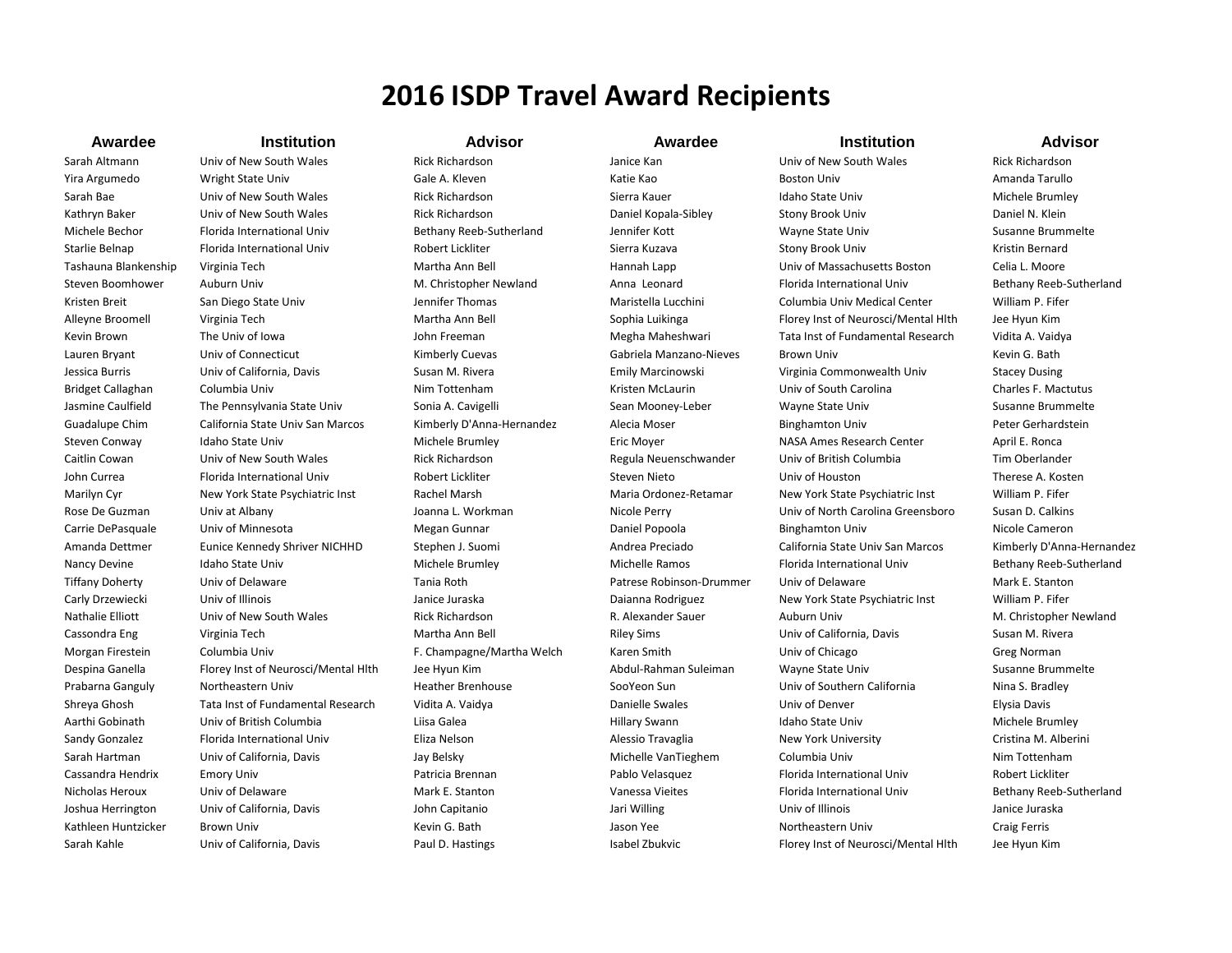| Wednesday - 11/9                                                    |                                                                                                                                                                                                      | Thursday - 11/10 |                                                                                                                                                                                                                                                                                         | <b>Friday - 11/11</b> |                                                                                                                                                                           |
|---------------------------------------------------------------------|------------------------------------------------------------------------------------------------------------------------------------------------------------------------------------------------------|------------------|-----------------------------------------------------------------------------------------------------------------------------------------------------------------------------------------------------------------------------------------------------------------------------------------|-----------------------|---------------------------------------------------------------------------------------------------------------------------------------------------------------------------|
|                                                                     |                                                                                                                                                                                                      | 7:00-9:00        | <b>Board Meeting</b>                                                                                                                                                                                                                                                                    | 7:00-9:00             | <b>Board Meeting w/ Past Presidents</b>                                                                                                                                   |
| 8:00-8:30                                                           | <b>Continental Breakfast</b>                                                                                                                                                                         | 8:30-9:00        | <b>Continental Breakfast</b>                                                                                                                                                                                                                                                            | 8:30-9:00             | <b>Continental Breakfast</b>                                                                                                                                              |
|                                                                     |                                                                                                                                                                                                      | 9:00-10:15       | Oral Session 3: Learning, Memory, & Cognition                                                                                                                                                                                                                                           | 9:00-9:45             | <b>Oral Session 4: Stress</b>                                                                                                                                             |
| 8:30-10:15<br>Oral Session 1: Socio-Emotional and Motor Development |                                                                                                                                                                                                      | 10:15-10:45      | Sandra G. Wiener Award<br>P.A. Robinson-Drummer<br>Kucharski Young Investigator Award<br>K. Baker                                                                                                                                                                                       | 9:45-10:45            | <b>Business Meeting</b>                                                                                                                                                   |
| 10:15-10:30                                                         | <b>Mid-Morning Break</b>                                                                                                                                                                             | 10:45-11:00      | <b>Mid-Morning Break</b>                                                                                                                                                                                                                                                                | 10:45-11:00           | <b>Mid-Morning Break</b>                                                                                                                                                  |
| 10:30-11:00                                                         | <b>Travel Awardees Presentations</b>                                                                                                                                                                 | 11:00-11:30      | <b>Travel Awardees Presentations</b>                                                                                                                                                                                                                                                    |                       |                                                                                                                                                                           |
| 11:00-12:30                                                         | Symposium: Biopsychosocial Processes in the<br><b>Emerging Relations Between Attention and</b><br><b>Negative Affect in Infancy and Childhood</b><br>V. LoBue<br>K. Pérez-Edgar<br>K. Buss<br>N. Fox | 11:30-12:30      | Mini-Symposium: Mother's Hormonal and<br><b>Behavioral Influences on Child Behavioral</b><br><b>Outcomes</b><br>K. Voegtline<br>K. D'Anna-Hernandez<br>L. Hibel<br>C. McDonnell                                                                                                         | 11:00-12:00           | <b>Wiley Distinguished Speaker:</b><br>Sex Differences in Microglial Transcriptional<br>and Morphological Development:<br>Implications for Health and Disease<br>S. Bilbo |
| 12:30-2:30                                                          | <b>Wiley Editorial Board Meeting</b>                                                                                                                                                                 | 12:30-2:20       | Student Lunch Workshop: Academia & Beyond                                                                                                                                                                                                                                               | 12:00-2:00            | <b>Lunch Workshop: Funding Opportunities</b><br>from NIH and NSF                                                                                                          |
| 2:30-3:45                                                           | <b>Oral Session 2: Maternal Factors</b>                                                                                                                                                              | $2:20-4:00$      | Sackler Symposium: Bridging the Gap Between<br>Animal and Human Research to Better<br>Understand Environment, Behavioral, and Neural<br><b>Mechanisms Regulating Resiliency and</b><br><b>Adaptation to Early-Life Adversity</b><br>C. Krueger<br>S. Brummelte<br>K. Uban<br>A. Kentner | 2:00-3:00             | Mini-Symposium: Parent-Child Relationships<br>in Psychobiological Context<br>D. Saxbe<br>M. Crowley<br>J. Borelli                                                         |
| $3:45 - 4:00$                                                       | <b>Afternoon Break</b>                                                                                                                                                                               | $4:00 - 4:15$    | <b>Afternoon Break</b>                                                                                                                                                                                                                                                                  | $3:00 - 3:15$         | <b>Afternoon Break</b>                                                                                                                                                    |
| 4:00-5:00                                                           | Mini-Symposium: Emotion and Memory Across<br><b>Development</b><br>J.H. Kim<br>S. Whittle<br>D. Ganella<br>B. Callaghan                                                                              | $4:15-5:15$      | <b>Presidential Address</b><br>A. Ronca                                                                                                                                                                                                                                                 | $3:15 - 5:00$         | <b>Symposium: How Carolyn Rovee-Collier</b><br>Shifted Our View of Infant Learning and<br>Memory<br>K. Cuevas<br>P. Gernhardstein<br>A. Joh<br>R. Barr                    |
| $5:30-7:30$                                                         | <b>Poster Session 1</b><br>Reception and Cash Bar                                                                                                                                                    | $5:30 - 7:30$    | <b>Poster Session 2</b><br>Cash Bar                                                                                                                                                                                                                                                     | 5:00                  | <b>Meeting Adjourn</b>                                                                                                                                                    |
| 8:00-10:00                                                          | <b>Student Social</b>                                                                                                                                                                                |                  |                                                                                                                                                                                                                                                                                         | 7:00-9:00             | ISDP Reception - open to SFN attendees<br>Hilton San Diego Bayfront Hotel - Cobalt 501                                                                                    |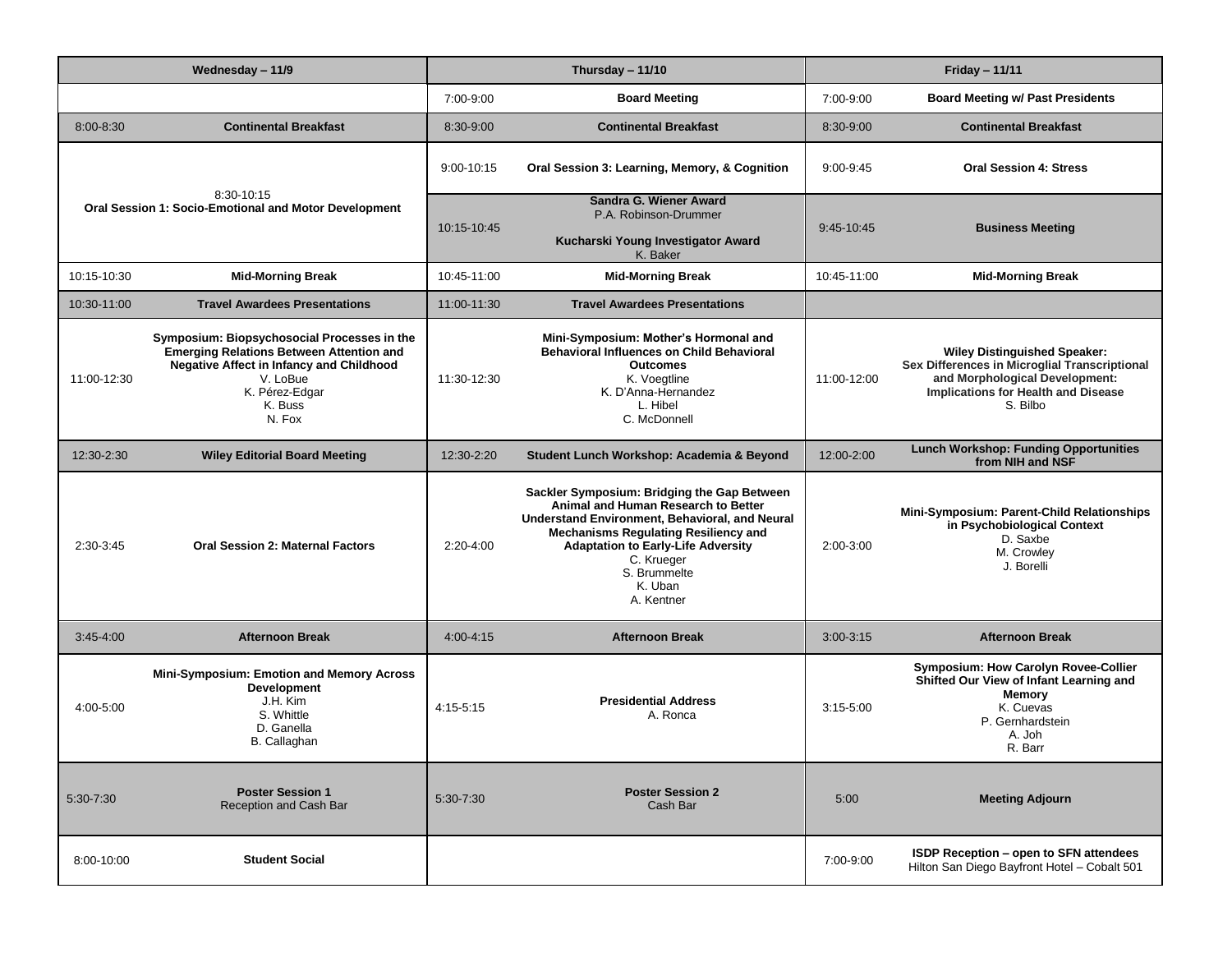

Note: All oral presentations will be held in the Aviary Ballroom on the 2<sup>nd</sup> floor. All posters sessions will be held in the Rousseau Suite on the 1<sup>st</sup> floor.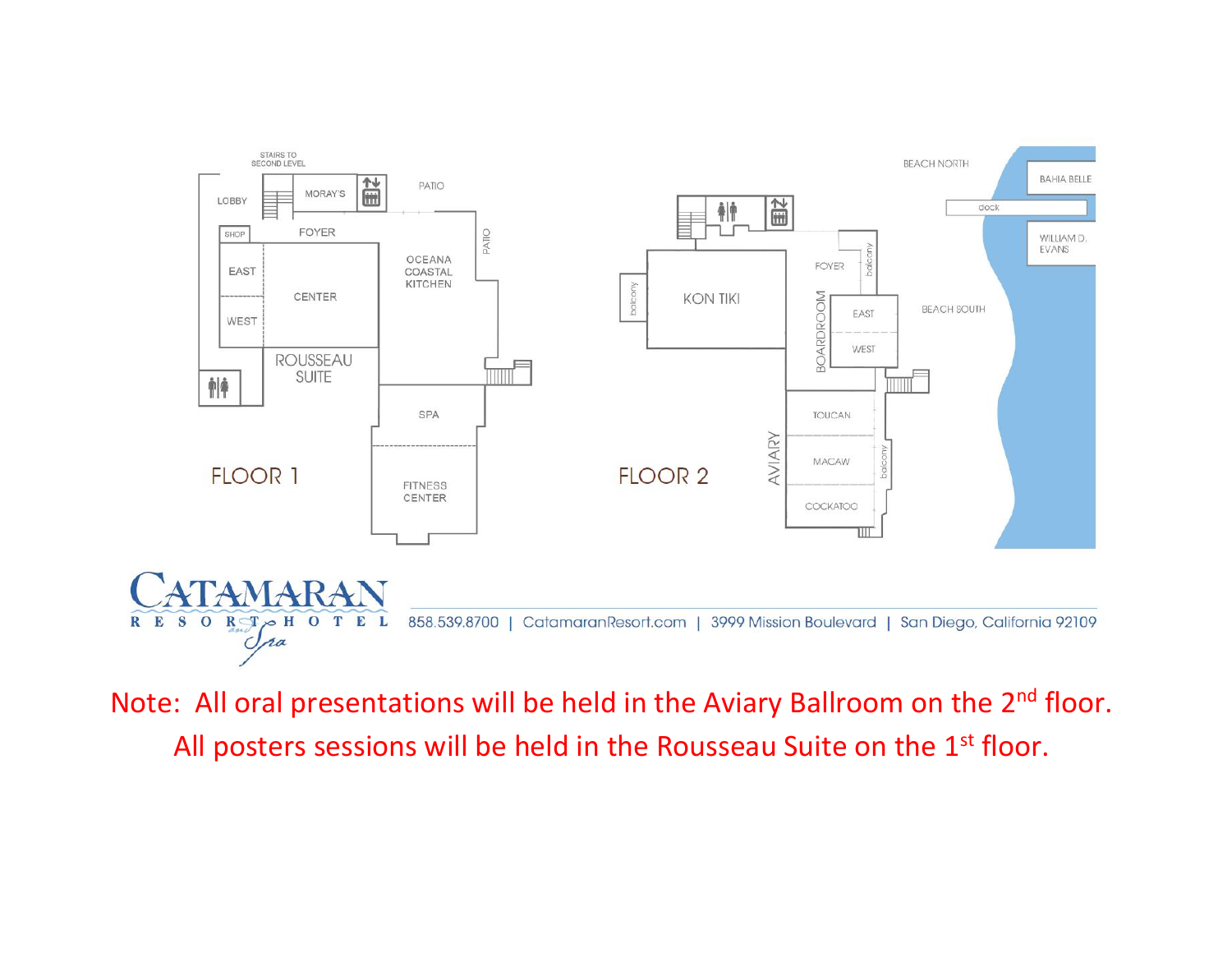**NOTE:** All oral presentations will be in the Aviary Ballroom. Poster Sessions will be in the Rousseau Suite.

**\*Bold** denotes travel award recipient.

### *Tuesday, November 8*

**6:00-8:00 ISDP REGISTRATION** – Aviary Ballroom

### *Wednesday, November 9*

- **8:00-5:00 ISDP REGISTRATION**
- **8:00-8:30 CONTINENTAL BREAKFAST**
- **8:30 OPENING REMARKS: April Ronca, President**
- **8:30-10:15 ORAL SESSION 1: SOCIO-EMOTIONAL AND MOTOR DEVELOPMENT** Chair: Natalie Brito
- 8:30-8:45 DAMPENED BOLD ACTIVATION TO LIFE THREAT FEAR IN PRAIRIE VOLE FATHERS **J.R. Yee\***, W.M. Kenkel, A.M. Perkeybile, K. Moore, P.Kulkarni, S.W. Porges, C.S. Carter, & C.F. Ferris
- 8:45-9:00 PREPARED FOR PREJUDICE? 6-MONTH-OLD INFANTS SELECTIVELY ASSOCIATE ETHNIC OUT-GROUP FACES WITH FEARFUL VOCALIZATIONS D. Butler, Y. Kanakogi, M. Imafuku, D. Cowan, M. Nielsen, S. Kennedy, & M. Myowa-Yamakoshi
- 9:00-9:15 ODOR-INDUCED CRAWLING LOCOMOTION IN THE NEWBORN RAT: STEPPING PATTERNS AND VARIABILITY OF INTERLIMB **COORDINATION** V. Mendez-Gallardo, V. Nalluri, & S.R. Robinson
- 9:15-9:30 NEONATAL IMITATION PREDICTS SOCIALITY IN ONE-YEAR-OLD RHESUS MACAQUES E.A. Simpson, S.S.K. Kaburu, A. Paukner, S.J. Suomi, & P.F. Ferrari
- 9:30-9:45 EFFECT OF PARENTAL DRINKING BEHAVIOR ON PRE-ADOLESCENTS' AFFECT AND ATTENTIONAL BIAS TO ALCOHOL-RELATED CUES C.A. Forestell, L.A. Collier, & C.L. Dickter
- 9:45-10:00 INTERRELATION OF SOCIAL-EMOTIONAL AND METABOLIC PHENOTYPES IN MICE ACROSS DEVELOPMENT C. Harshaw, J. Leffel, & J.R. Alberts
- 10:00-10:15 ENVIRONMENTAL ENRICHMENT THERAPY FOR AUTISM: OUTCOMES WITH INCREASED ACCESS M. Leon, E. Aronoff, and R. Hillyer
- **10:15-10:30 MID-MORNING BREAK**
- **10:30-11:00 TRAVEL AWARD 5-MINUTE PRESENTATIONS**

| Awardee                        | <b>Advisor</b>              | <b>Institution</b>                                                    |
|--------------------------------|-----------------------------|-----------------------------------------------------------------------|
| Starlie Belnap                 | R. Lickliter                | Florida International University                                      |
| Daniel Popoola                 | P. Brennan                  | <b>Emory University</b>                                               |
| Kristen R. Breit               | J. Thomas                   | San Diego State University                                            |
| Janice Kan                     | R. Richardson               | University of New South Wales                                         |
| Shreya Ghosh<br>J. Paul Currea | V.A. Vaidya<br>R. Lickliter | Tata Inst of Fundamental Research<br>Florida International University |
|                                |                             |                                                                       |

- **11:00-12:30 SYMPOSIUM: BIOPSYCHOSOCIAL PROCESSES IN THE EMERGING RELATIONS BETWEEN ATTENTION AND NEGATIVE AFFECT IN INFANCY AND CHILDHOOD** Chair: Vanessa LoBue
	- 11:00-11:25 MEASURING BIASED ATTENTION TO THREAT IN INFANCY V. LoBue
	- 11:25-11:50 NEURAL SUBSTRATES OF ATTENTION BIASES TO THREAT IN RISK FOR PEDIATRIC ANXIETY K. Pérez-Edgar, S. Morales, N. Thai, E. Auday, X. Fu, & B. Taber-Thomas
	- 11:50-12:15 VIGILANCE AND AVOIDANCE IN CHILDREN WITH DYREGULATED FEAR K. A. Buss, S. Morales, & R. J. Brooker
- 12:15-12:30 DISCUSSION N. Fox
- **12:30-2:30 LUNCH BREAK**
- **12:30-2:30 WILEY EDITORIAL BOARD MEETING**
- **2:30-3:45 ORAL SESSION 2: MATERNAL FACTORS** Chair: Eliza Nelson
	- 2:30-2:45 DOES MATERNAL SEPARATION IN GUINEA PIG PUPS RESULT IN SENSITIZATION OF A DEPRESSIVE-LIKE STATE? M.B. Hennessy, A.D. Schreibeis, P.A. Schiml, & T. Deak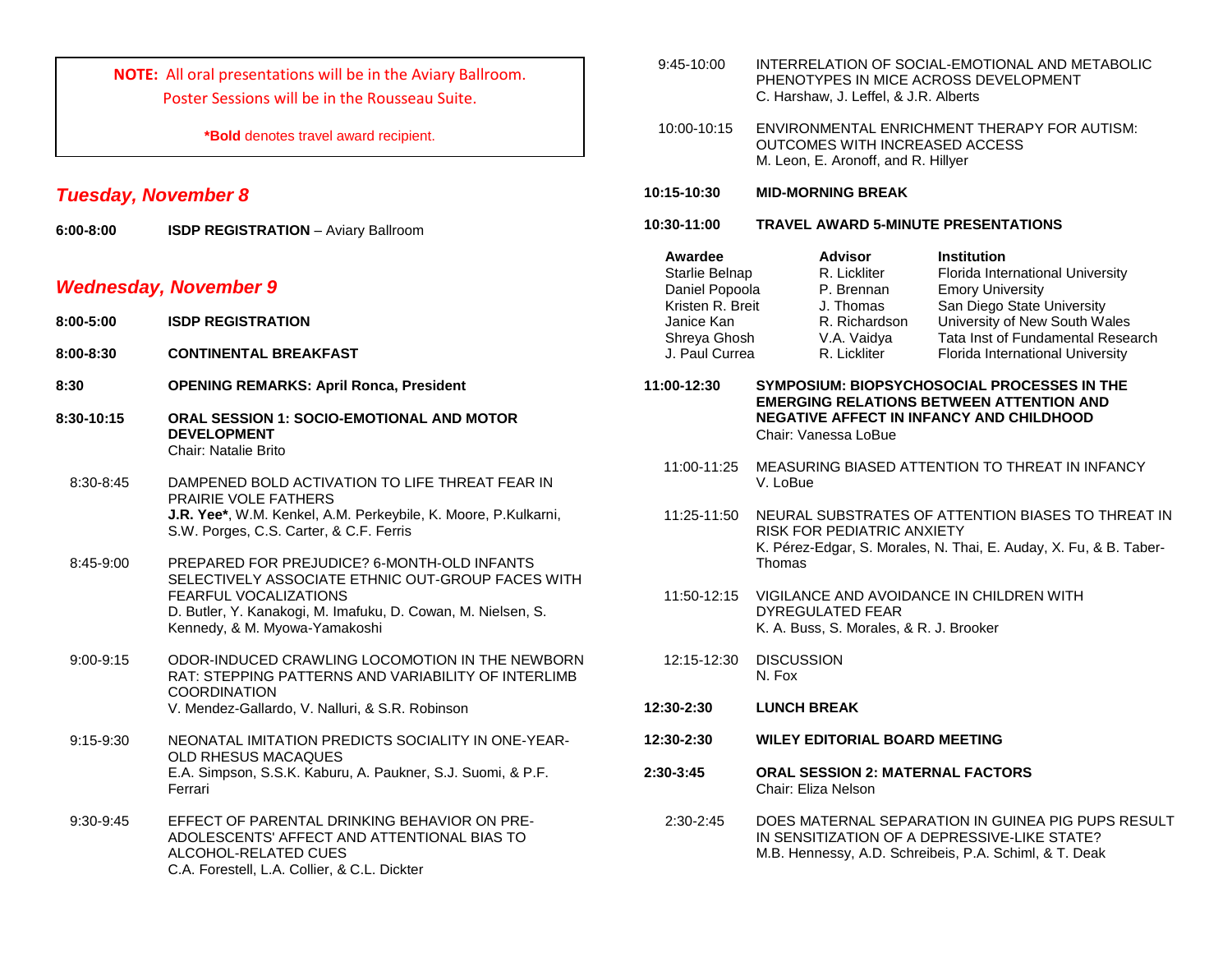- 2:45-3:00 PRENATAL STRESS EXPOSURE PREDICTS 6-YEAR-OLDS' STRESS REGULATION: DISENTANGLING MATERNAL DEPRESSION AND EXPOSURE TO ANTIDEPRESSANTS **R. Neuenschwander**\*, K. Hookenson, U. Brain, R.E. Grunau, A. Devlin, J. Weinberg, & T.F. Oberlander
- 3:00-3:15 THE RELATIONSHIPS BETWEEN GESTATIONAL SRI EXPOSURE, SRI BIOEFFECT, AND INFANT NEUROBEHAVIORAL OUTCOMES A.L. Salisbury, G.M. Anderson, C.L. Miller-Loncar, & J.A. Mattera
- 3:15-3:30 DIFFERENCES IN MATERNAL TREATMENT OF GENETICALLY ALTERED MOUSE NEONATES DEPENDS ON LITTER FOSTER CONFIGURATION INDEPENDENT OF GENOTYPE G.A. Kleven, C.M. Estrada, Y.M. Argumedo, & N. Kovar
- 3:30-3:45 EFFECTS OF EARLY CHILDHOOD PARENTING BEHAVIORS ON LATE CHILDHOOD NEURAL FUNCTIONING **D.C. Kopala-Sibley**\*, M. Cy, J. Orawe, M. Finsaas, A. Huang, H.- C. Leung, & D.N. Klein
- **3:45-4:00 AFTERNOON BREAK**
- **4:00-5:00 MINI-SYMPOSIUM: EMOTION AND MEMORY ACROSS DEVELOPMENT** Chair: Despina Ganella
	- 4:00-4:15 EXTINCTION-RESISTANT METH EXPERIENCE DURING ADOLESCENCE: GENOME-WIDE TRANSCRIPTOME ANALYSIS FOLLOWING METHAMPHETAMINE SELF-ADMINISTRATION J.H. Kim, H.B. Madsen, V.M. Perreau, I.C. Zbukvic, A.J. Lawrence, & S.J. Luikinga
	- 4:15-4:30 NEURODEVELOPMENTAL CORRELATES OF FEAR EXTINCTION: AN FMRI INVESTIGATION IN HUMAN ADOLESCENTS AND ADULTS S.L. Whittle, D.E. Ganella, E. Ganella, & J.H. Kim
	- 4:30-4:45 THE NEUROCIRCUITRY OF FEAR EXTINCTION IN THE DEVELOPING RAT D.E. Ganella, C.H. Park, D. Nguyen, A. Paolini, & J.H. Kim
	- 4:45-5:00 THE NEUROENVIRONMENTAL LOOP OF PLASTICITY: PARENTAL & PERIPHERAL REGULATION OF EMOTION NEUROBIOLOGY ACROSS THE LIFESPAN **B.L. Callaghan\***, D.G. Gee, L. Gabard-Durnam, A. Fields, C. Caldera, K.L. Humphreys, B. Goff, J. Flannery, E.H. Telzer, M. Shapiro, & N. Tottenham
- **5:30-7:30 POSTER SESSION 1 (RECEPTION & CASH BAR)**
	- 1. FAMILY NURTURE INTERVENTION MITIGATES ASSOCIATION BETWEEN PLACENTAL ABNORMALITIES AND EARLY BRAIN ACTIVITY OF PRETERM INFANTS **M.R. Firestein**\*, P.G. Grieve, M.M. Myers, & M.G. Welch
	- 2. THE ASSOCIATIONS BETWEEN MATERNAL ACCULTURATIVE STRESS AND ANXIETY SYMPTOMS ON MATERNAL AND INFANT HAIR **CORTISOL A. Preciado\*** & K.L. D'Anna-Hernandez
	- 3. PREVIOUS MATERNAL STRESS LEADS TO IMPAIRED MATERNAL BUFFERING IN SUBSEQUENT INFANT RAT OFFSPRING **J.M. Kan\*** & R. Richardson
	- 4. LONGITUDINAL AND CONTEXTUAL STABILITY OF CORTISOL AND ALPHA-AMYLASE IN INFANTS FROM 6 TO 12 MONTHS AND THEIR MOTHERS K. de Barbaro, A. Chiba, S. Khandrika, C. Zavala, & G.O. Dek
	- 5. PRENATAL EXPOSURE TO MATERNAL CULTURAL STRESSORS IN RELATION TO NEWBORN HEALTH OUTCOMES IN INFANTS OF MEXICAN DESCENT **G.N. Chim**\*, S. Gonzales, A. Maldonado, & K.L. D'Anna Hernandez
	- 6. EPIGENETIC ALTERATIONS AND THEIR PHENOTYPIC CORRELATES IN AN ANIMAL MODEL OF CAREGIVER MALTREATMENT **T.S. Doherty**\*, S.M. Keller, J. Blaze, & T.L. Roth
	- *7. Moved to poster session 2.*
	- 8. DEFICIENT FRONTO-STRIATAL ACTIVATION AS AN EARLY BIO-MARKER FOR BULIMIA NERVOSA **M. Cyr**\*, X. Yang, G. Horga, & R. Marsh
	- 9. *Withdrawn*.
	- 10. COMPENSATORY CROSS-SYSTEM ACTIONS IN PARASYMPATHETIC AND SYMPATHETIC RESPONDING TO ANGER **S. Kahle**\*, J. G. Miller, & P.D. Hastings
	- 11. NEUROENDOCRINE FACTORS DISTINGUISH JUVENILE PSYCHOPATHY VARIANTS E.R. Kimonis, N. Goulter, D.J. Hawes, R.R. Wilbur, & M.W. Groer
	- 12. LOW CORTISOL MODERATES THE EFFECT OF TESTOSTERONE ON REACTIVE AGGRESSION AMONG YOUNG WOMEN WITH CALLOUS-UNEMOTIONAL TRAITS N. Goulter, E. R. Kimonis, T. F. Denson, & D. P. Begg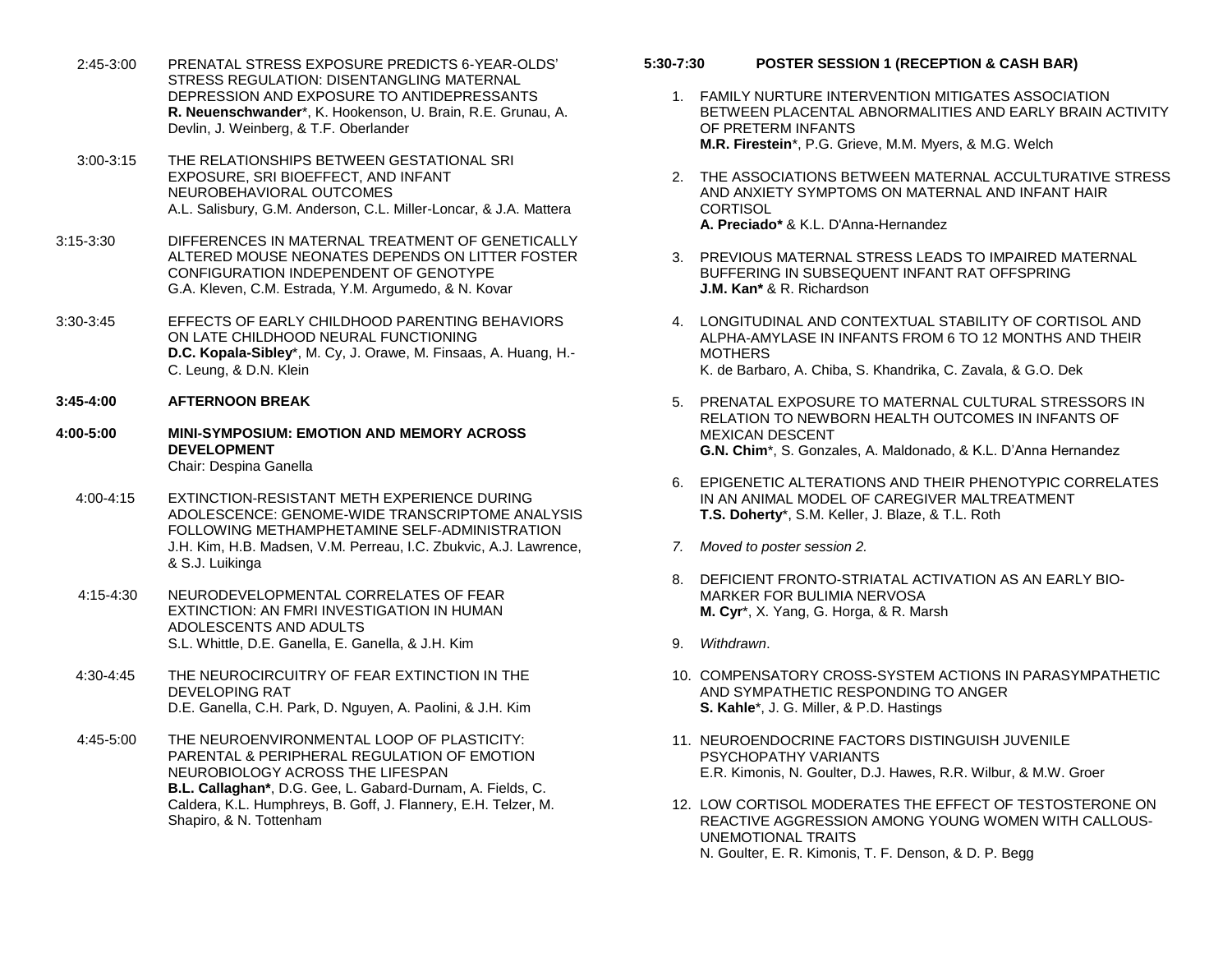- 13. MATERNAL POSTPARTUM DEPRESSIVE SYMPTOMS AFFECT INFANT ATTENTION TO SAD FACES **D.A. Swales\***, L. Berger, L. Gulley, B. Hankin, & E. Davis
- 14. ASTHMA DURING ADOLESCENCE CONTRIBUTES TO ADULT ANXIETY BEHAVIOR AND NEUROBIOLOGICAL PHENOTYPE **J.I. Caulfield**\*, M.J. Caruso, R.A. Bourne, & S.A. Cavigelli
- 15. DIFFERENTIAL BEHAVIORAL AND MOLECULAR CONSEQUENCES OF POSTNATAL AND JUVENILE FLUOXETINE TREATMENT **M. Maheshwari**\*, P. Chachra, & V.A.Vaidya
- 16. TRANSGENERATIONAL EFFECTS OF PRECONCEPTIONAL STRESS & GESTATIONAL ANTIDEPRESSANT EXPOSURE **A.M. Suleiman\*** & S. Brummelte
- 17. AGE-DEPENDENT EFFECTS OF CHRONIC ELECTROCONVULSIVE SEIZURE (ECS) TREATMENT **S. Ghosh**\*, M. Jaggar, M. Maheshwari, & V.A. Vaidya
- 18. SEROTONIN MODULATES MITOCHONDRIAL BIOGENESIS AND FUNCTION IN CORTICAL NEURONS **S.E. Fanibunda**\*, A. Sood, A.D.B. Vaidya, U. Seetharam-Kolthur & V.A. Vaidya
- 19. POSTPARTUM FLUOXETINE EXPOSURE AND EXERCISE INTENSITY DIFFERENTIALLY AFFECT MATERNAL BEHAVIOR AND HIPPOCAMPAL NEUROGENESIS IN A RAT MODEL OF POSTPARTUM STRESS **A.R. Gobinath**\*, R.J. Richardson, C. Chow, J.L. Workman, S.E. Lieblich, A.M. Barr, & L.A.M. Galea
- 20. BEHAVIORAL EFFECTS OF PRENATAL AND POSTNATAL KETAMINE EXPOSURE IN RHESUS MACAQUE INFANTS ARE DEPENDENT ON MAOA GENOTYPE **J. Herrington**\*, L. Del Rosso, & J. Capitanio
- 21. EFFECTS OF LATE GESTATIONAL CANNABINOID EXPOSURE ON BEHAVIORAL DEVELOPMENT IN RATS **K.R. Breit**\*, B. Zamudio, & J.D. Thomas
- 22. SOMATOSTATIN INTERNEURONS AFFECTED IN ADULT BUT NOT ADOLESCENT VENTRAL STRIATUM AFTER METHAMPHETAMINE SELF-ADMINISTRATION **S.J. Luikinga**\*, H.B. Madsen, I.C. Zbukvic, A. J. Lawrence, & J.H. Kim
- 23. GONADAL HORMONES MEDIATE MATERNAL CARE-PROGRAMMING OF ETHANOL-USE BEHAVIORS **D.O. Popoola**\* & N.M. Cameron
- 24. RELATION BETWEEN SPATIAL REORIENTATION AND HIPPOCAMPAL-DEPENDENT LEARNING AND MEMORY IN YOUNG CHILDREN **V.Vieites**\*, S.Pruden, & B.C.Reeb-Sutherland
- 25. VIDEO MODELING AND IMITATION IN CHILDREN WITH ASD: PRELIMINARY ANALYSES A. Learmonth, R. Barr, P. Gerhardstein, E. Janerhofer, J. Napolitano, A. Blazkiewicz, M. Lui, & N. Strautman
- 26. LASTING MEMORIES: FACILITATING CONTEXT FEAR IN INFANT RATS THROUGH BEHAVIOURAL TAGGING **S.E. Bae**\* & R. Richardson
- 27. FACTORS INFLUENCING DEVELOPMENTAL DIFFERENCES IN RETENTION OF PAVLOVIAN FEAR CONDITIONING **K.L. Brown**\*, M.J. Sodoma, & J.H. Freeman
- 28. EFFECTS OF EARLY POSTNATAL UNDERNUTRITION ON AFFECTIVE BEHAVIOR, CONDITIONED FEAR ACQUISITION AND EXTINCTION, AND HIPPOCAMPAL NEUROGENESIS IN MALE AND FEMALE SPRAGUE DAWLEY RATS **R.M. De Guzman**\*, L.M. Colon, A.M. Poulos, & J.L. Workman
- 29. CONSISTENT PRESCHOOL HAND PREFERENCE PREDICTS LANGUAGE SKILLS AT 5 YEARS OF AGE **S.L. Gonzalez\***, E.L. Nelson, J.Latta, J.M. Campbell, E.C. Marcinowski, & G.F. Michel
- 30. BIMANUAL ACQUISITIONS DIFFER ACCORDING TO INFANT HAND PREFERENCE GROUP **E.C. Marcinowski**\*, J. M. Campbell, & G.F. Michel
- 31. COORDINATED MOVEMENT IS INFLUENCED BY PRENATAL LIGHT EXPERIENCE IN BOBWHITE QUAIL HATCHLINGS (COLINUS VIRGINIANUS) **S.C. Belnap\*** & R. Lickliter
- 32. ROBOTIC HENS: MOVEMENT INFLUENCES BOBWHITE QUAIL CHICKS' SOCIAL PREFERENCES (COLINUS VIRGINIANUS) **P. Velasquez\***, S. C. Belnap, & R. Lickliter
- 33. LITTER CHARACTERISTICS AND NEWBORN SENSORIMOTOR FUNCTION IN A RAT MODEL OF SPINA BIFIDA **S.M. Conway**\*, V. Mendez-Gallardo, H.E. Swann, K. Hunter, N. Burgett, & M.R. Brumley
- 34. EFFECTS OF TREADMILL SPEED ON TAIL-PINCH-INDUCED STEPPING BEHAVIOR IN THE NEONATAL RAT **N. Devine**\*, R.B. Kempe, & M.R. Brumley
- 35. MOTHER-INFANT DYAD TOUCH BEHAVIOR DURING POSTURE AND LOCOMOTION IN 8- TO 16-MONTH OLD HUMAN INFANTS **H.E. Swann**\*, N. Burgett, N. Devine, M.R. Brumley, & H. Ramsdell-Hudock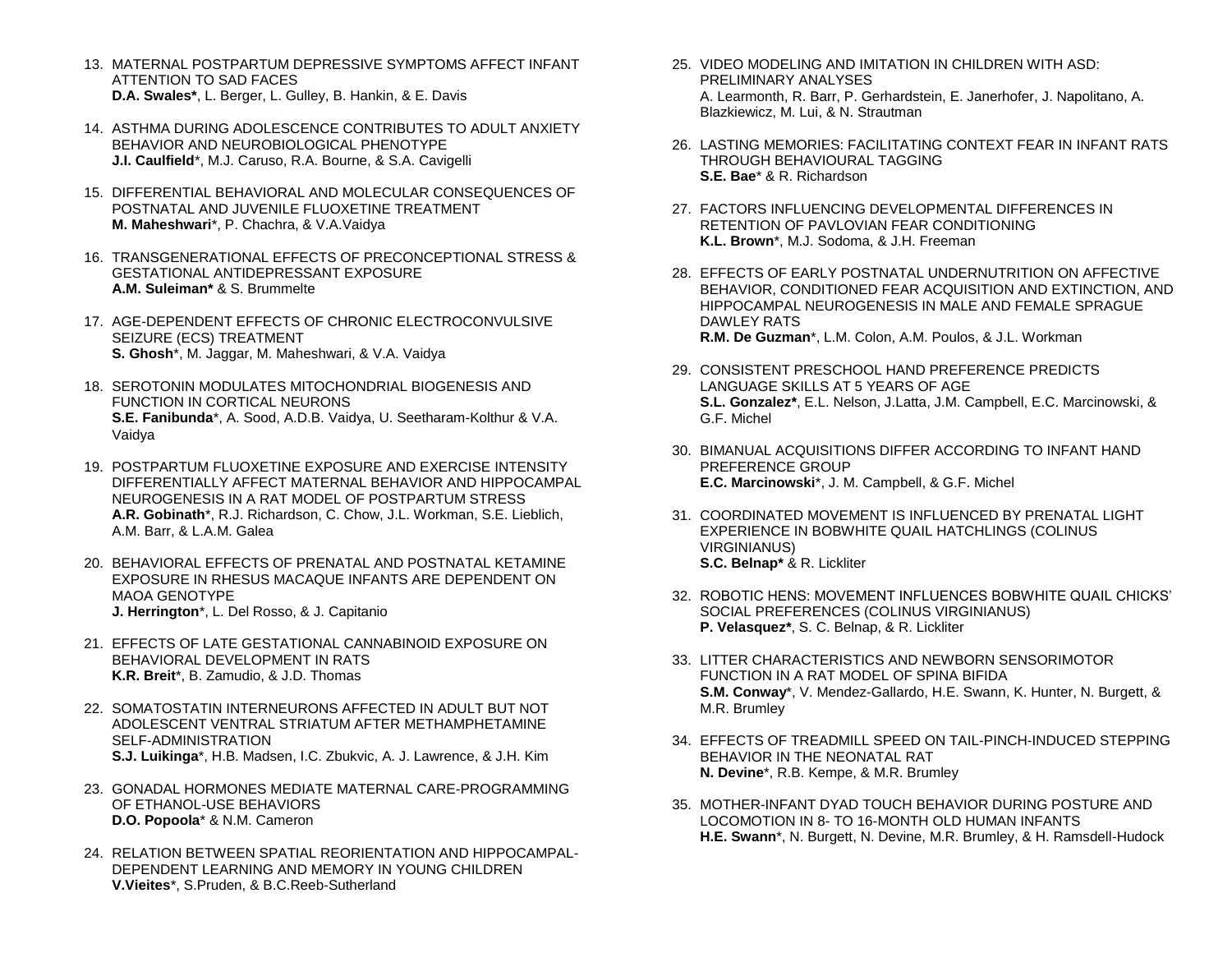- 36. MATERNAL BIAS IN PERCEPTION OF INFANT AFFECT PREDICTS DECREASED HEART RATE DIFFERENTATION BETWEEN CRYING AND LAUGHING STIMULI **S. Kuzava\***, A. Frost, & K. Bernard
- 37. INVESTIGATING PHYSIOLOGICAL ALLOSTATIC LOAD EFFECTS ON PEER PROBLEMS IN KINDERGARTEN **C.E. DePasquale\***, C.E. Pitula, S.B. Mliner, & M.R. Gunnar
- 38. NEURAL PREDICTORS OF TRAJECTORIES OF ATTENTIONAL CONTOL AND EMOTION REGULATION **N.B. Perry**\*, M.M. Swingler, S.D. Calkins, & M. Bell
- 39. TIMING MATTERS: THE INTERVAL BETWEEN ACUTE STRESSORS WITHIN CHRONIC STRESS AFFECTS BEHAVIORAL AND PHYSIOLOGICAL OUTCOMES S.A. Cavigelli, A.D. Bao, M.J. Caruso, M. Chen, J.I. Caulfield, R.A. Bourne, & J.M. Smyth
- 40. STRESS DURING THE PUBERTAL PERIOD EXERTS SEX-SPECIFIC EFFECTS ON BEHAVIOR IN ADULT RATS **J. Willing**\*, C.M. Drzewiecki, L.R. Cortes, & J.M. Juraska
- 41. TAKING THE STRESS OUT OF THE STORM: PROBIOTICS PREVENT SEX-DEPENDENT CHANGES IN PUBERTAL TIMING IN RATS EXPOSED TO EARLY-LIFE STRESS **C.S.M. Cowan\*** & R. Richardson
- 42. THE ROLE OF PUBERTY ON SYNAPTIC PRUNING WITHIN THE MEDIAL PREFRONTAL CORTEX OF MALE AND FEMALE RATS **C.M. Drzewuecki\***, J. Willing, & J.M. Juraska
- 43. LIPOPOLYSACCHARIDE-INDUCED CHANGES IN ADOLESCENT PREFRONTAL CORTEX AMPA RECEPTORS AFTER EARLY LIFE **STRESS P. Ganguly\*** & H.C. Brenhouse
- 44. WHEN LARVAL NUTRITION IS LIMITED, ADULT DROSOPHILA SACRIFICE VISUAL ACUITY TO MAINTAIN CONTRAST SENSITIVITY **J.P. Currea**\*, J. Smith, & J.C. Theobald
- 45. BREAKING THE 4TH WALL: USING CLOSED-CIRCUIT TV & EYE-TRACKING TO PARSE THE VIDEO DEFICIT **A. Moser\***, S. Olsen, D. Hipp, S. Rusnak, R. Barr, & P. Gerhardstein
- 46. DEVELOPMENTAL DIFFERENCES IN CHILDREN'S SELF-RECOGNITION OF OPTIC FLOW M.A. Taylor & M. Jaime
- 47. NEURAL CORRELATES OF EXECUTIVE FUNCTION IN PRESCHOOL CHILDREN: ASSOCIATIONS WITH ACADEMIC SCHOOL READINESS M.M. Swingler, S.E. Halliday, S.D. Calkins, & E.M. Leerkes
- 48. ASSOCIATIONS BETWEEN NEUROBEHAVIORAL AND EEG MEASURES AT 9 AND 15 MONTHS OF AGE **D.J. Rodriguez**\*, C. Rodriguez, N.H. Brito, T. Thai, P.G. Grieve, M.M. Myers, C. Monk, & W.P. Fifer
- 49. PRENATAL PROGRAMMING OF POSTNATAL PLASTICITY: AN ANIMAL MODEL **S. Hartman**\*, K.L. Bales, & J. Belsky
- 50. OXYTOCIN RECEPTOR DISTRIBUTION IN THE PRAIRIE VOLE (MICROTUS OCHROGASTER) NEOCORTEX A.M.H Seelke, A. Duchemin, T.C. Simmons, S.M. Freeman, & K.L. Bales
- 51. EFFECTS EARLY LIFE STRESS ON PARVALBUMIN POSITIVE NEURON MATURATION AND CIRCUIT DEVELOPMENT **G. Manzano-Nieves\*** & K.G. Bath
- 52. NEONATAL PAIN AND REDUCED MATERNAL CARE INTERACT TO IMPACT BRAIN DEVELOPMENT **S. M. Mooney-Leber\*** & S. Brummelte
- **8:00-10:00 STUDENT SOCIAL**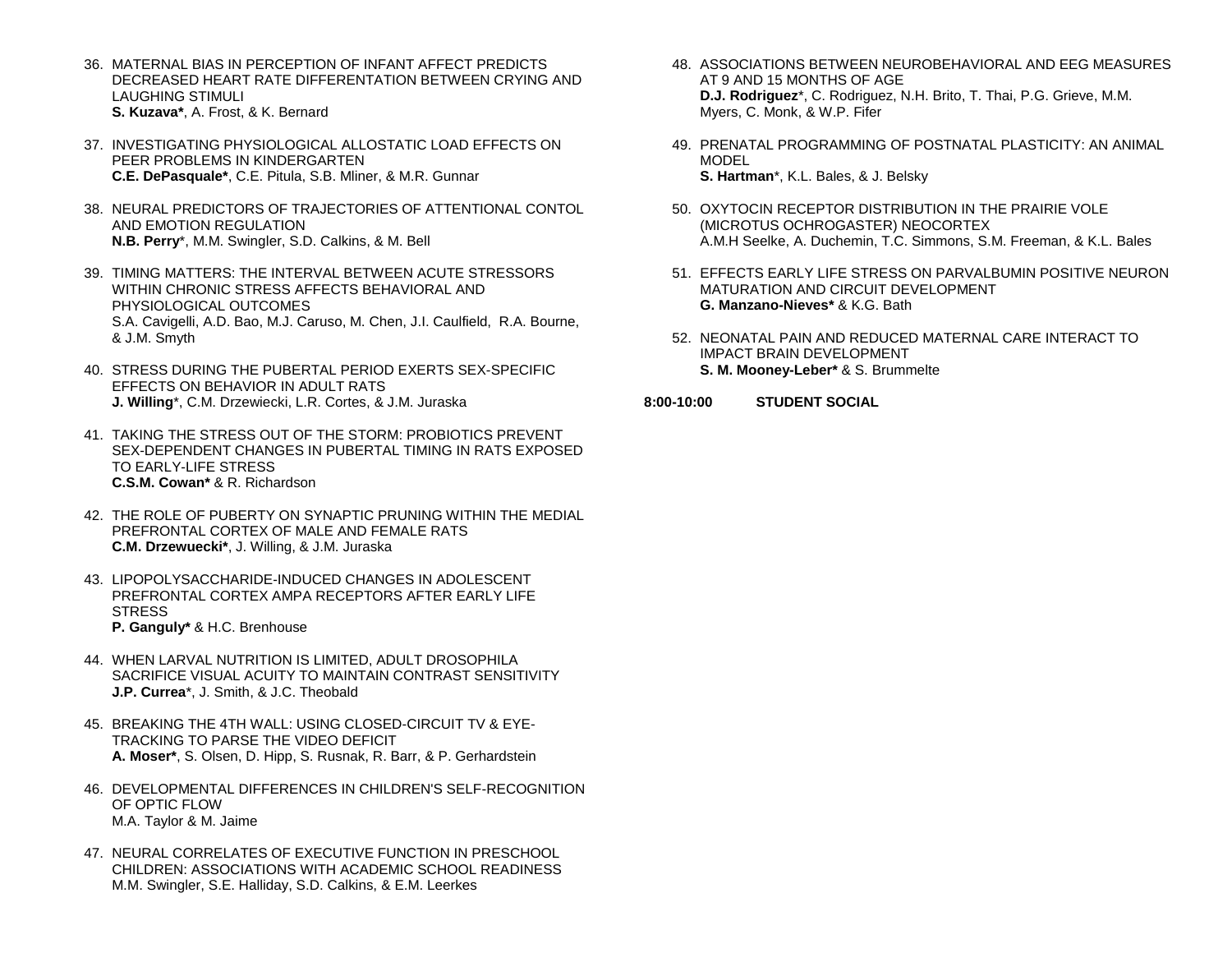### *Thursday, November 10*

- **7:00-9:00 BOARD MEETING – Suite 308**
- **8:30-9:00 CONTINENTAL BREAKFAST**
- **9:00-10:15 ORAL SESSION 2: LEARNING, MEMORY, & COGNITION** Chair: Amanda Dettmer

9:00-9:15 PREVIOUS INSTITUTIONALIZATION IS FOLLOWED BY BROADER AMYGDALA-HIPPOCAMPAL-PFC NETWORK CONNECTIVITY DURING AVERSIVE LEARNING IN HUMAN DEVELOPMENT J.A. Silvers, D.S. Lumian, L. Gabard-Durnam, D.G. Gee, B. Goff, D.S. Fareri, C. Caldera, J. Flannery, E.H. Telzer, K. L. Humphreys & N. Tottenham

- 9:15-9:30 NEONATAL MERCURY EXPOSURE ALTERS HIPPOCAMPUS-DEPENDENT MEMORY AND ANXIETY IN RATS P.S. Hunt
- 9:30-9:45 EXAMINING PATHWAYS BETWEEN NEONATAL AUTONOMIC MEASURES AND LATER LANGUAGE SKILLS DURING INFANCY N.H. Brito, M. Ordonez-Retamar, J.D. Nugent, M.T. Corwin, K.G. Noble, M.M. Myers, A.J. Elliott, & W.P. Fifer
- 9:45-10:00 MECHANISMS FOR A DEVELOPMENTAL CRITICAL PERIOD OF HIPPOCAMPAL LEARNING A. Travaglia, R. Bisaz, E.S. Sweet, R.D. Blitzer, & C.M. Alberini
- 10:00-10:15 INFANT COGNITION AND COMT GENOTYPE PREDICT EARLY CHILDHOOD EXECUTIVE FUNCTIONS J. Markant, A. Hodel, K. Offen, S.J. Sherman, K.L. Senich, D. Cicchetti, & K.M. Thomas
- **10:15-10:30 SANDRA G. WIENER AWARD** Patrese A. Robinson-Drummer, University of Delaware AGE AND EXPERIENCE-DEPENDENT CHANGES IN EGR-1 EXPRESSION DURING THE ONTOGENY OF THE CONTEXT PREEXPOSURE FACILITATION EFFECT (CPFE)
- **10:30-10:45 DAVID KUCHARSKI YOUNG INVESTIGATOR AWARD** Kathryn D. Baker, University of New South Wales Advisor: Rick Richardson IMPAIRED FEAR EXTINCTION RETENTION IN ADOLESCENT RATS: PHARMACOLOGICAL EVIDENCE FOR A FAILURE TO RECRUIT NMDA RECEPTORS DURING EXTINCTION
- **10:45-11:00 MID-MORNING BREAK**

### **11:00-11:30 TRAVEL AWARD 5-MINUTE PRESENTATIONS**

| Awardee           | <b>Advisor</b> | <b>Institution</b>                    |
|-------------------|----------------|---------------------------------------|
| Eric Moyer        | A. Ronca       | NASA Ames Research Center             |
| Cassandra Hendrix | N. Cameron     | <b>Binghamton University</b>          |
| Michele Bechor    | J. Pettit      | Florida International University      |
| Jessica Burris    | S.M. Rivera    | University of California, Davis       |
| Isabel C. Zbukvic | J.H. Kim       | Florey Inst of Neurosci/Mental Health |
| SooYeon Sun       | N.S. Bradley   | University of Southern California     |
|                   |                |                                       |

**11:30-12:30 MINI-SYMPOSIUM: MOTHER'S HORMONAL AND BEHAVIORAL INFLUENCES ON CHILD BEHAVIORAL** Chair: Leah Hibel

- 11:30-11:45 PRENATAL MATERNAL TESTOSTERONE AND INFANT BIOBEHAVIORAL REGULATION DURING THE STILL FACE PARADIGM K.M. Voegtline, G.A. Moore, & J.A. DiPietro
- 11:45-12:00 FETAL EXPOSURE TO MATERNAL CULTURAL STRESSORS IS ASSOCIATED WITH ADVERSE LOW BIRTHWEIGHT AND FETAL CORTISOL LEVELS IN OFFSPRING OF MEXICAN DESCENT K.L. D'Anna-Hernandez
- 12:00-12:15 MOTHER-INFANT BIOBEHAVIORAL RELATIONSHIPS IN STRESS AND NON-STRESS CONTEXTS L.C. Hibel
- 12:15-12:30 ATTUNEMENT OF MATERNAL-CHILD DIURNAL CORTISOL IS MODERATED BY CHILD MALTREATMENT C.G. McDonnell & K. Valentino
- **12:30-2:20 LUNCH BREAK**
- **12:30-2:20 STUDENT LUNCH WORKSHOP: ACADEMIA & BEYOND** *(this event requires advance reservation & ticket)*
- **2:20-4:00 SACKLER SYMPOSIUM: BRIDGING THE GAP BETWEEN ANIMAL AND HUMAN RESEARCH TO BETTER UNDERSTAND ENVIRONMENTAL, BEHAVIORAL, AND NEURAL MECHANISMS REGULATING RESILIENCY AND ADAPTATION TO EARLY-LIFE ADVERSITY** Chairs: Susanne Brummelte & Amanda Kentner
	- 2:20-2:45 NEUROBEHAVIORAL IMPLICATIONS FOR EARLY EXPOSURE TO MATERNAL VOICE IN THE VERY LOW BIRTHWEIGHT PREMATURE INFANT C. Krueger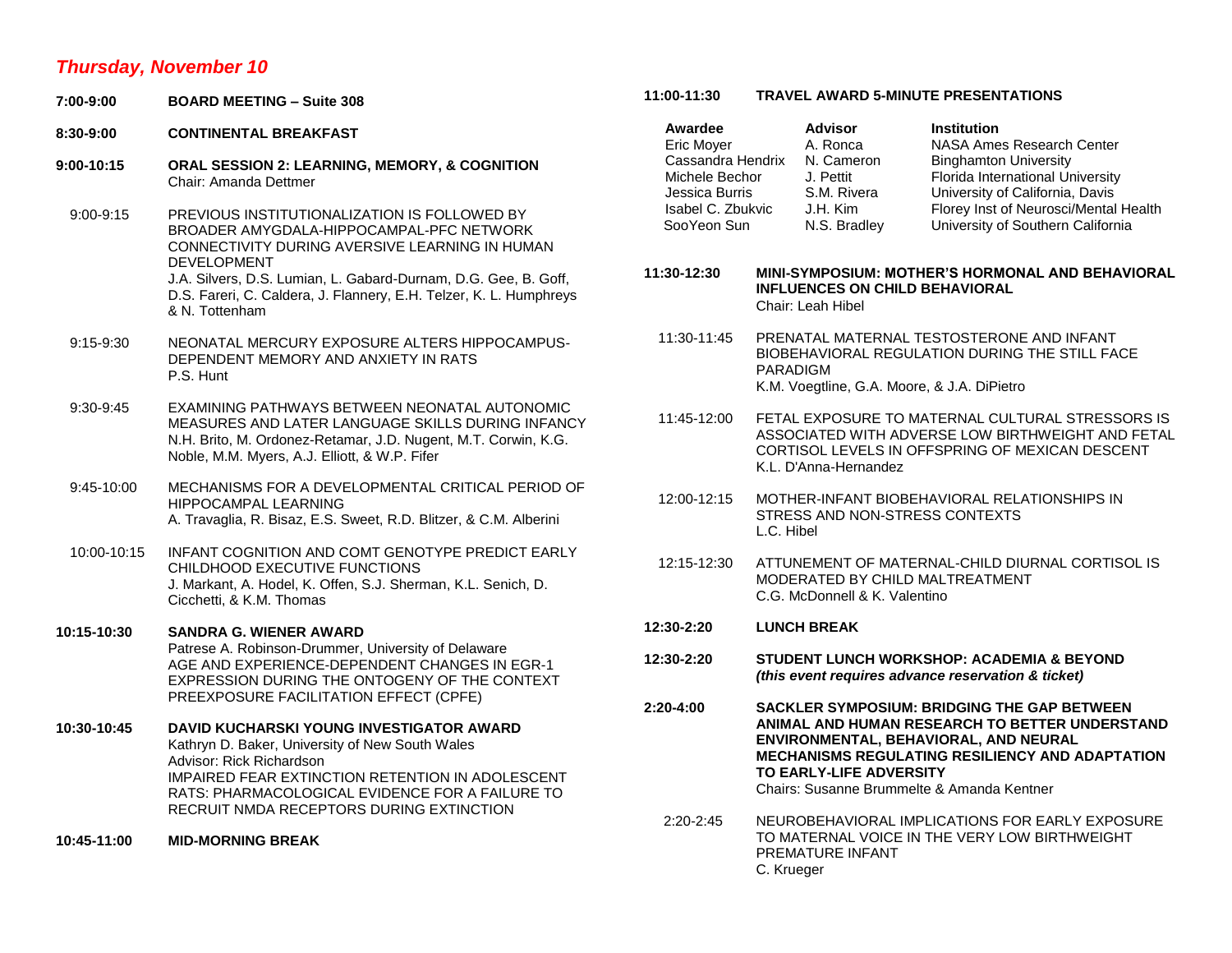- 2:45-3:10 THE RAT IN THE INCUBATOR: MIMICKING NICU SETTINGS FOR TRANSLATIONAL STUDIES OF EARLY ADVERSITY S. Brummelte
- 3:10-3:35 THE ROLE OF NEUROENDOCRINE ALTERATIONS IN WHITE MATTER IN HUMAN ADOLESCENTS WITH FETAL ALCOHOL SPECTRUM DISORDER: SEX MATTERS K. Uban
- 3:35-4:00 THE ROLE OF ENVIRONMENTAL COMPLEXITY IN THE PROTECTION AND REHABILITATION AGAINST EARLY-LIFE ADVERSITY A. Kentner
- **4:00-4:15 AFTERNOON BREAK**
- **4:15-5:15 PRESIDENTIAL ADDRESS** April E. Ronca Perinatal Experience, Birth and Sex Differences on Earth and in Space
- **5:30-7:30 POSTER SESSION 2 (CASH BAR)**
	- 1. NATIONAL SCIENCE FOUNDATION FUNDING OPPORTUNITIES FOR RESEARCH IN THE DEVELOPMENTAL AND LEARNING SCIENCES D.S. Moore
	- 2. NICHD CHILD DEVELOPMENT & BEHAVIORA BRANCH (CDBB) FUNDING INTERESTS K. Mann Koepke & L. Freund
	- 3. STRESS HISTORY AND GENETIC POLYMORPHISMS IN HYPOTHALAMIC-PITUITARY-ADRENAL AXIS REGULATION **H.E. Lapp**\*, R.G. Hunter, & C.L. Moore
	- 4. PARASYMPATHETIC NERVOUS SYSTEM FUNCTIONING PREDICTS BEHAVIORAL CHANGES IN CHILDREN EXPOSED TO EARLY LIFE **STRESS K.E. Smith**\* & G.J. Norman
	- 5. THE EFFECTS OF EARLY ADVERSITY ON AMYGDALA-PREFRONTAL CIRCUITRY DURING EMOTIONAL FACE PROCESSING IN CHILDREN AND ADOLESCENTS **M. VanTieghem\***, E. Telzer, L. Gabard-Durnam, L.J. Flannery, B. Goff, D.G. Gee, K. Humphreys, C. Caldera, M. Shapiro, J. Louie, & N. Tottenham
	- 6. RESCUING ABERRANT MATERNAL BEHAVIOR BY ALTERING DNA METHYLATION S.M. Keller, T.S. Doherty, & T.L. Roth
- 7. UNPREDICTABLE VARIABLE PRENATAL STRESS ALTERS EXPRESSION OF GENES INVOLVED IN APPETITE CONTROL AND ENERGY EXPENDITURE **E.L. Moyer\***, B. Al-Shayeb, L.A. Baer, & A.E. Ronca
- 8. SEXUALLY-DIMORHIC GENE EXPRESSION PATTERNS WITHIN THE ADULT HPA AXIS FOLLOWING UNPREDICTABLE VARIABLE PRENATAL **STRESS** Y. Talyansky, E.L. Moyer, J. Varholick, J.L. Bollinger, C.D. Tulbert, L.A. Baer, & A.E. Ronca.
- 9. PHYSIOLOGICAL ATTUNEMENT IN MOTHER-INFANT DYADS AT CLINICAL HIGH RISK: THE INFLUENCE OF MATERNAL DEPRESSION AND POSITIVE PARENTING **C.L. Hendrix\***, Z.N. Stowe, D.J. Newport, & P.A. Brennan
- 10. ADVERSE CHILDHOOD OUTCOMES AND RISK FOR NEGATIVE MENTAL HEALTH OUTCOMES T.M. Rushe, P. Fletes-Houston, & D. Redmond
- 11. NEURAL CORRELATES OF ATTENTIONAL BIAS TO THREAT AMONG YOUTH WITH AND WITHOUT ANXIETY DISORDERS **M. Bechor\***, B. Reeb-Sutherland, M. Ramos, J. Pettit, & W. K. Silverman
- 12. A LONGITUDINAL EYETRACKING INVESTIGATION OF ATTENTIONAL BIASES TOWARDS THREAT IN EARLY CHILDHOOD **J.L. Burris\*** & S.M. Rivera
- 13. AN INVESTIGATION OF ATTENTIONAL BIASES TOWARDS EMOTIONAL MALE AND FEMALE FACES **R.N. Sims\***, J.L. Burris, & S.M. Rivera
- 14. COGNITIVE RECRUITMENT IN YOUTH WITH ANXIETY DURING A SPEEDED RESPONSE TASK **A.K. Leonard\***, M.L. Ramos, M. Bechor, J.W. Pettit, & B.C. Reeb-**Sutherland**
- 15. ENHANCED ERROR MONITORING AND ATTENTIONAL CONTROL ABILITY IN YOUTH WITH AND WITHOUT ANXIETY **M.L. Ramos\***, M. Bechor, J.W. Pettit, W.K. Silverman, & B.C. Reeb-**Sutherland**
- 16. NEURAL AND VASCULAR DEVELOPMENT IN A RAT MODEL FOR DISEASES OF PREMATURITY J.A. Adrian, J.T. Olsen, T.S. Morken, & M. Wideroe
- 17. URINARY EPINEPHRINE, NOREPINEPHRINE AND MELATONIN AT 18 MONTHS IN A SAMPLE OF INFANTS WITH PRENATAL SSRI EXPOSURE A.L. Salisbury, G.M. Anderson, J.A. Mattera, & C.L. Miller-Loncar
- 18. PATERNAL ALCOHOL EXPOSURE ALTERS BEHAVIOR OF ADULT MALE AND FEMALE OFFSPRING **S.J. Nieto\***, D.A. Nielsen, & T.A. Kosten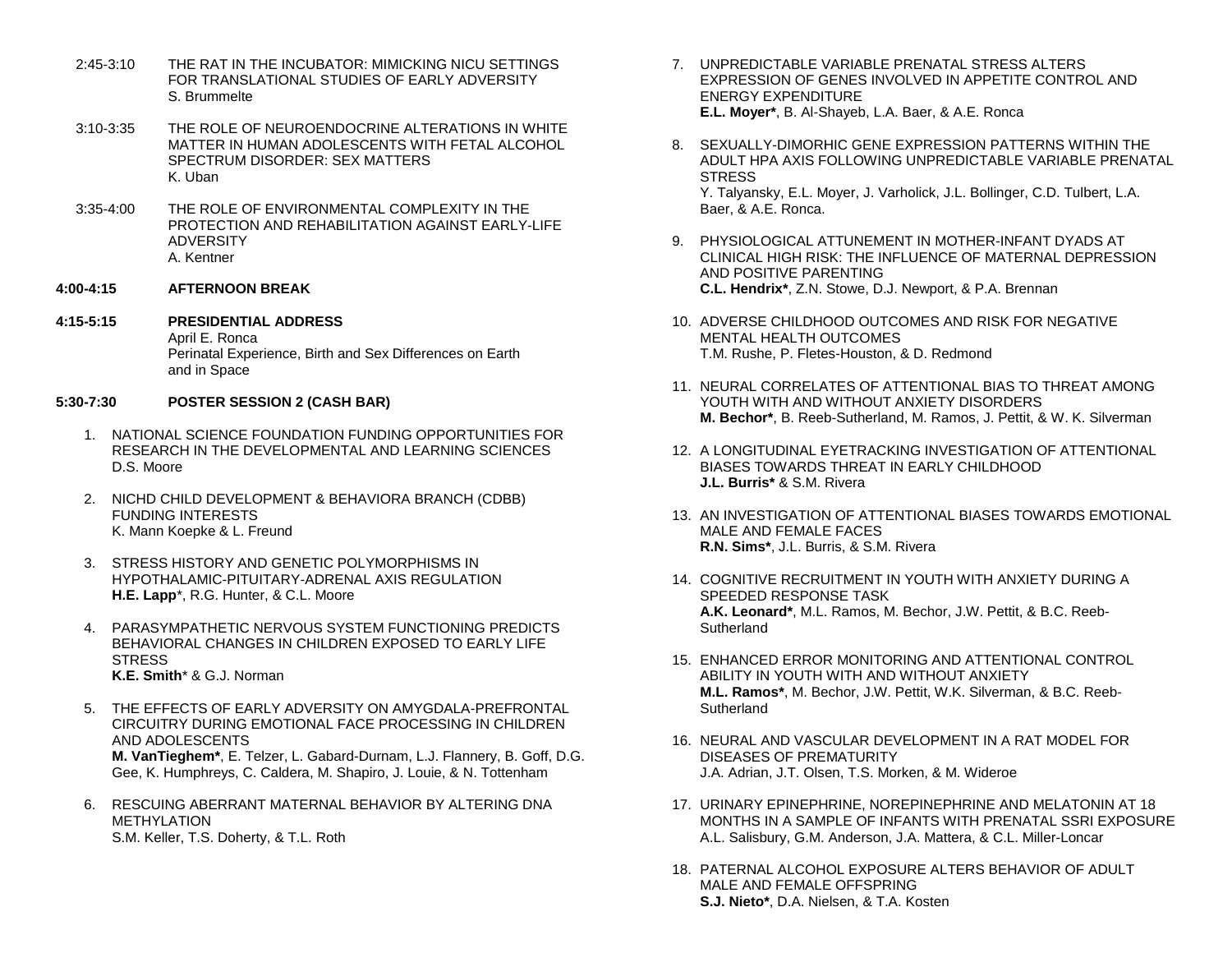- 19. PROCEDURES FOR INDUCING VOLUNTARY BINGE-LEVEL CONSUMPTION OF ETHANOL IN ADOLESCENT RATS D. Hosova & L.P. Spear
- 20. INCREASED INTAKE OF SUCROSE-SACCHARIN SOLUTION IN ADOLESCENCE AFTER PRENATAL ETHANOL EXPOSURE IN LATE **GESTATION** J.K. Gore-Langton & L.P. Spear
- 21. CHARACTERIZING FEAR EXTINCTION LEARNING ACROSS ADOLESCENCE: ROLE OF DOPAMINE IN THE PREFRONTAL CORTEX **I.C. Zbukvic**\*, J. Park, D.E. Ganella, A.J. Lawrence, & J.H. Kim.
- 22. EARLY LIFE STRESS INCREASES MICROGLIA ACTIVATION IN JUVENILE MALE RATS AND CONFERS SENSITIZATION IN MICROGLIA TO LPS INDUCED IMMUNE ACTIVATION S.A. Goff, V. Thompson, P. Ganguly, & H.C. Brenhouse
- 23. CONCURRENT EXPOSURE TO METHYLMERCURY AND D-AMPHETAMINE DURING ADOLESCENCE IMPAIRS REVERSAL LEARNING IN MICE: A LOGISTIC ANALYSIS **S.R. Boomhower**\*, R.A. Sauer, K. Johnson, & M.C. Newland
- 24. ADOLESCENT EXPOSURE TO METHYLMERCURY INCREASES THE RATE OF MEMORY SATURATION AND DECREASES MINIMUM RESPONSE TIME IN MICE **R.A. Sauer**\*, S.R. Boomhower, & M.C. Newland
- 25. LONG-TERM EFFECTS OF IN UTERO SERTRALINE EXPOSURE (A SELECTIVE SEROTONIN REUPTAKE INHIBITOR) ON MALE AND FEMALE RATS **J.M. Kott**\*, S.M. Mooney-Leber, S.A. Perrine, & S. Brummelte
- 26. MILD MATERNAL HYPERTHERMIA AS A NON-INVASIVE ANTIPROLIFERATIVE TERATOGEN IN GUINEA PIGS (CAVIA PORCELLUS) **Y. Argumedo**\*, K. Henshaw, B. Bailey, T. J. Bishop, T. Austin, & G.A. Kleven
- 27. NEURAL CORRELATES OF FUTURE EPISODIC MEMORY IN 4-YEAR OLDS **T.L. Blankenship**\*, A.P. Ross, & M.A. Bell
- 28. CONTRIBUTIONS OF THE MEDIAL PREFRONTAL CORTEX (MPFC) TO CONTEXTUAL FEAR CONDITIONING IN ADOLESCENT RATS **N.A. Heroux**\*, P.A. Robinson-Drummer, H.R. Sanders, J.B. Rosen, M.E. **Stanton**
- 29. BRAIN-DERIVED NEUROTROPHIC FACTOR: A POTENTIAL DRIVER OF THE ACCELERATED NEUROBEHAVIORAL DEVELOPMENT INDUCED BY EARLY-LIFE STRESS **K.B. Huntzicker**\*, G. Manzano-Nieves, & K.G. Bath
- 30. EARLY LIFE STRESS DOES NOT RESULT IN IMPAIRED GENERALIZED EXTINCTION IN ADULT RATS **N.D.S. Elliott**\* & R. Richardson
- 31. AN INVESTIGATION OF THE RELATION BETWEEN NEUROMOTOR MILESTONES AND HAND PREFERENCE USING PRINCIPAL COMPONENTS ANALYSIS J.M. Campbell, E.C. Marcinowski, & G.F. Michel
- 32. ONTOGENY OF LOCOMOTION AND POSTURE IN NEWBORN RATS: A COMPARISON OF SENSORY-DEPRIVED VERSUS SENSORY-ENRICHED TESTING ENVIRONMENTS **H.E. Swann\*** & M.R. Brumley
- 33. QUIPAZINE EFFECTS ON SENSORY RESPONSIVENESS IN SPINAL TRANSECTED NEONATAL RATS **S.D. Kauer**\*, H.E. Swann, & M.R. Brumley
- 34. DOES ANKLE PROPRIOCEPTION CONTRIBUTE TO SELECTIVE RECRUITMENT OF FLEXOR MUSCLES DURING REPETITIVE LEG MOVEMENTS IN CHICK EMBRYOS? **S. Sun\*** & N.S. Bradley
- 35. NEUROLOGIC AND PHYSIOLOGIC RESPONSE TO ODORS IN THE HUMAN NEWBORN DURING ACTIVE AND QUIET SLEEP J.S. Yang, J.R. Isler, M. Ordonez-Retamar, T. Thai, N. Brito, D.A. Wilson, M.M. Myers, & W.P. Fifer
- 36. THE RELATIONSHIP BETWEEN INFANT SLEEP, PARENTAL SLEEP, BEHAVIOR, AND DAILY EMOTIONS C. Ellberg & L. Hibel
- 37. SLEEP POSITION DURING PREGNANCY: EFFECTS ON MATERNAL AND FETAL HEART RATE **M. Lucchini\***, J.S.C. Yang, J. Zavala, A.J. Elliott, & W.P. Fifer
- 38. NEWBORN AUTONOMIC MEASURES PREDICT 1-MONTH AUTONOMIC FUNCTION DURING SLEEP **M. Ordonez-Retamar**\*, N. Burtchen, N.H. Brito, T. Thai, J.D. Nugent, M.M. Myers, & W.P. Fifer
- 39. A MULTIDISCIPLINARY APPROACH TO INVESTIGATING WORK-RELATED WELL-BEING, STRESS REGULATION AND QUALITY OF PEDAGOGICAL WORK AMONG EARLY CHILDHOOD PROFESSIONALS M. Nislin, N. Sajaniemi, & E. Suhonen
- 40. MINDING THE GAP: PROGRESSION OF TEMPORAL PROCESSING DEFICITS IN THE HIV-1 TRANSGENIC RAT **K.A. McLaurin**\*, R.M. Booze, & C.F. Mactutus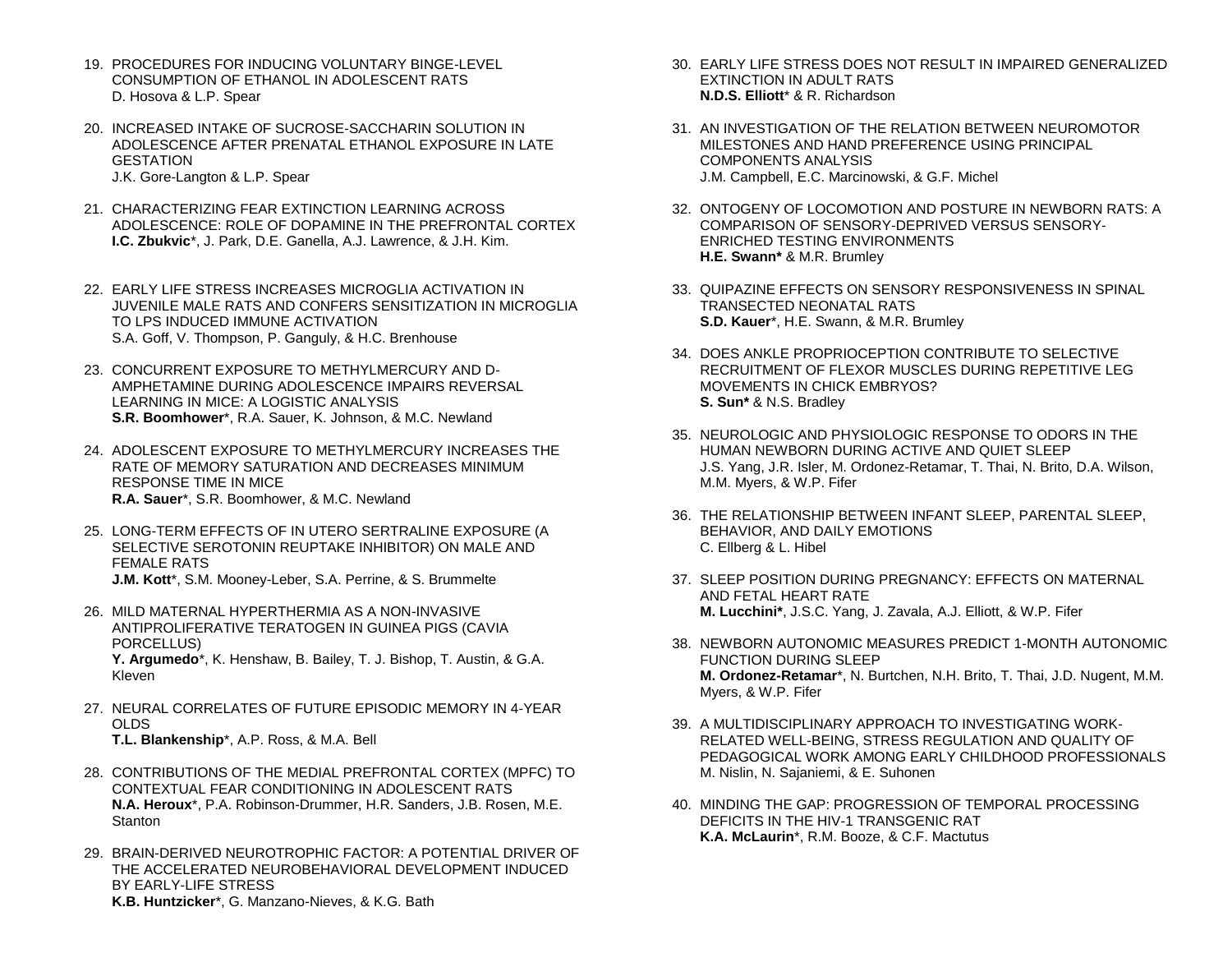- 41. PROGRESSIVE DEFICITS IN SUSTAINED ATTENTION IN THE HIV-1 TRANSGENIC (TG) RAT AS A MODEL FOR HIV-1 ASSOCIATED NEUROCOGNITIVE DISORDERS (HAND) **A.L. Lafond**\*, K.A. McLaurin, R.M. Booze, & C. F. Mactutus
- 42. *Withdrawn*.
- 43. A FACE ONLY A MOTHER COULD LOVE? INTERGENERATIONAL TRAUMA EXPOSURE REDUCES MALE ATTRACTIVENESS TO POTENTIAL MATES **S.R. Altmann**\*, J.M. Kan, & R. Richardson
- 44. EXAMINATION OF SPONTANEOUS EYE BLINKING FROM INFANCY TO TODDLERHOOD DURING COGNITIVE TASKS L.F. Bacher, A. Gonzalez, G. Javier, & M.A. Bell
- 45. BIRTHWEIGHT, FRONTAL EEG ASYMMETRY, AND TEMPERAMENT: POTENTIAL CONTEXT FOR DEVELOPMENT RISK IN FULL TERM INFANTS M.A. Bell, T.L. Blankenship, & R. Liu
- 46. BASIC ATTENTION AND INTERSENSORY PROCESSING SKILLS BECOME INCREASINGLY INTEGRATED L.E. Bahrick, M.E. McNew, J.T. Todd, & K.C. Soska
- 47. COVERT ATTENTION AND GAZE DURING INFANT FREE-LOOKING S.S. Robertson
- 48. INFANT ATTENTION & CORRESPONDING EEG: POTENTIAL INDICATORS OF CHILDHOOD AD/HD **C.M. Eng**\*, L.A. Patton, S.D. Calkins, & M.A. Bell
- 49. INHIBITORY CONTROL TASK DIFFICULTY AND EEG COHERENCE AT AGE FOUR **A.P.R. Broomell**\*, T.L. Blankenship, & M.A. Bell
- 50. EFFECTS OF ACTIVE AND OBSERVATIONAL EXPERIENCE ON EEG ACTIVITY DURING EARLY CHILDHOOD **L.J. Bryant\*** & K. Cuevas
- 51. PATTERNS OF BRAIN ELECTRICAL ACTIVITY DURING COGNITIVE FLEXIBILITY PERFORMANCE IN EARLY CHILDHOOD V. Rajan, & M.A. Bell